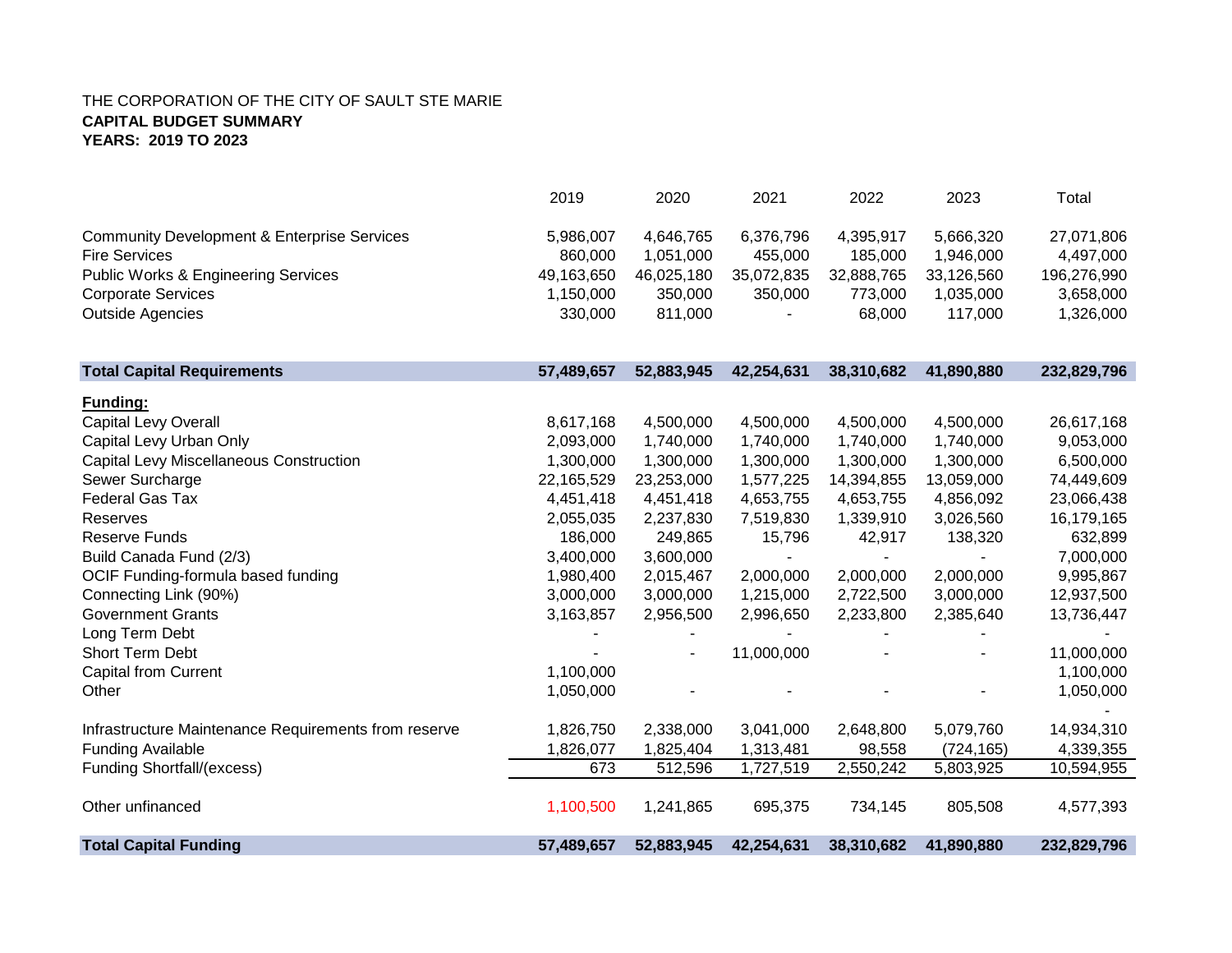YEARS: 2019 TO 2023

### FUNDING AVAILABILITY

|                                             | 2019       | 2020       | 2021       | 2022        | 2023        | Total       |
|---------------------------------------------|------------|------------|------------|-------------|-------------|-------------|
| <b>Infrastructure</b>                       |            |            |            |             |             |             |
| Casino Revenue                              | 431,580    | 431,580    | 431,580    | 431,580     | 431,580     | 2,157,900   |
| <b>LTD-debt reduction</b>                   | 1,167,630  | 1,167,630  | 1,167,630  | 1,167,630   | 1,167,630   | 5,838,150   |
| SAH levy                                    | 693,000    | 693,000    | 693,000    | 693,000     | 693,000     | 3,465,000   |
| Available funding                           | 2,292,210  | 2,292,210  | 2,292,210  | 2,292,210   | 2,292,210   | 11,461,050  |
| Estimated Reserve Balance Jan 1             |            | (673)      | (512, 596) | (1,727,519) | (2,550,242) |             |
| Allocated to LTD repayment                  | 466,133    | 466,133    | 466,133    | 466,133     | 466,133     |             |
| Net Available                               | 1,826,077  | 1,825,404  | 1,313,481  | 98,558      | (724, 165)  |             |
| <b>Capital from Current</b>                 | 1,100,000  | 1,100,000  | 1,100,000  | 1,100,000   | 1,100,000   | 5,500,000   |
| <b>Capital Works-Road/Bridges/Sewers</b>    |            |            |            |             |             |             |
| <b>Overall Capital</b>                      | 4,500,000  | 4,500,000  | 4,500,000  | 4,500,000   | 4,500,000   | 22,500,000  |
| Urban Only Capital                          | 1,740,000  | 1,740,000  | 1,740,000  | 1,740,000   | 1,740,000   | 8,700,000   |
| Sewer Surcharge                             | 22,165,529 | 23,253,000 | 1,577,225  | 14,394,855  | 13,059,000  | 74,449,609  |
| Miscellaneous Construction                  | 1,300,000  | 1,300,000  | 1,300,000  | 1,300,000   | 1,300,000   | 6,500,000   |
| Build Canada Fund (75%) (note 3)            | 3,400,000  | 3,600,000  |            |             |             | 7,000,000   |
| <b>OCIF Funding</b>                         | 1,980,400  | 2,015,467  | 2,000,000  | 2,000,000   | 2,000,000   | 9,995,867   |
| Connecting Link (90%) (note 4)              | 3,000,000  | 3,000,000  | 1,215,000  | 2,722,500   | 3,000,000   | 12,937,500  |
| Federal Gas Tax                             | 4,451,418  | 4,451,418  | 4,653,755  | 4,653,755   | 4,856,092   | 23,066,438  |
| Public Transit Infrastructure Fund (note 5) | 3,047,750  | 2,956,500  | 2,996,650  | 2,233,800   | 2,385,640   | 13,620,340  |
| Active Transportation Infrastructure Plan   | 116,107    | 116,107    | 116,107    |             |             | 348,321     |
| Short Term Debt                             |            |            | 11,000,000 |             |             | 11,000,000  |
| Uncommitted Capital Overall                 | 5,122,256  |            |            |             |             | 5,122,256   |
| Available funding                           | 50,823,460 | 46,932,492 | 31,098,737 | 33,544,910  | 32,840,732  | 195,240,331 |
| <b>Reserves (annual allocation)</b>         |            |            |            |             |             |             |
| Fire                                        | 303,000    | 303,000    | 303,000    | 303,000     | 303,000     | 1,515,000   |
| Police                                      | 165,000    | 165,000    | 165,000    | 165,000     | 165,000     | 825,000     |
| Public Works and Transportation-Works       | 1,134,834  | 1,134,834  | 1,134,834  | 1,134,834   | 1,134,834   | 5,674,170   |
| <b>CDES-Transit</b>                         | 130,000    | 130,000    | 130,000    | 130,000     | 130,000     | 650,000     |
| <b>Engineering Equipment</b>                | 40,000     | 40,000     | 40,000     | 40,000      | 40,000      | 200,000     |
| Landfill (note 1)                           |            |            |            |             |             |             |
| Library (note 2)                            | 80,000     | 80,000     | 80,000     | 80,000      | 80,000      | 400,000     |
|                                             | 1,852,834  | 1,852,834  | 1,852,834  | 1,852,834   | 1,852,834   | 9,264,170   |
|                                             |            |            |            |             |             |             |
| <b>Total Funding</b>                        | 56,068,504 | 52,177,536 | 36,343,781 | 38,789,954  | 38,085,776  | 221,465,551 |

#### Notes:

1) AECOM is currently updating the business case. As commercial tonnage has been diverted to USA landfills, the City tipping fees have decreased significantly. New fees to be included in the business case to address future capital requirements. At this time the annual capital allocation in the budget is \$0

2) The Centennial Branch of the library is a City-owned building. Annual allocation for maintenance

3) Fort Creek Aqueduct project funding approved from Build Canada

4) Connecting Link funding for Black Road not yet approved.

5) New round of Public Transit Infrastructure Funds starts in 2019. City's share of eligible costs is 27%.

The 2019 Capital Budget allocates \$1,127,250 of City funding towards eligible Transit projects for 2019.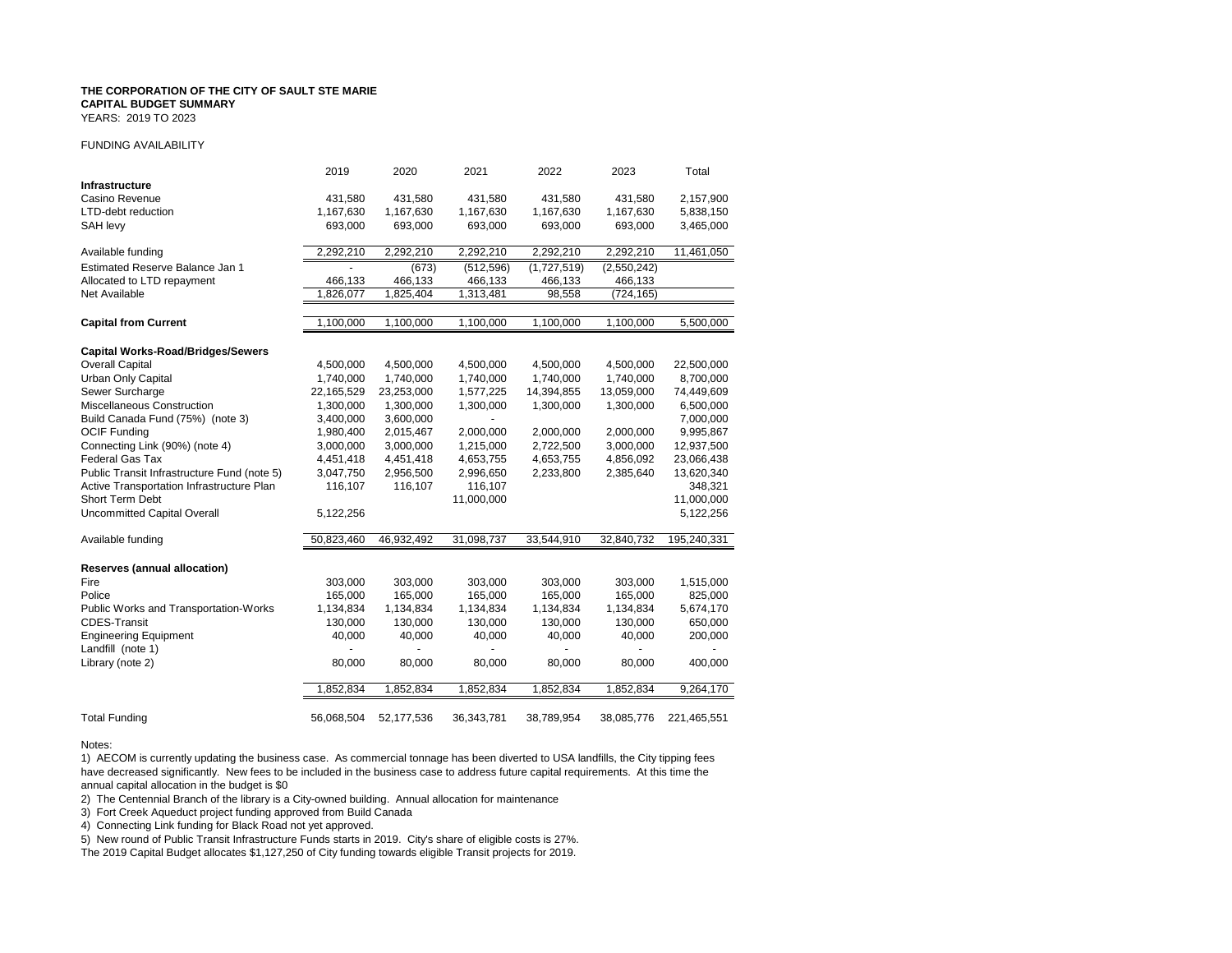YEARS: 2019 TO 2023

### *ENGINEERING*

|                                                  | 2019       | 2020       | 2021       | 2022       | 2023       | Total       |
|--------------------------------------------------|------------|------------|------------|------------|------------|-------------|
| Infrastructure-Large Wastewater:                 |            |            |            |            |            |             |
| West End Plant and MPS                           | 16,200,000 | 14,500,000 | 300,000    | 8,500,000  | 8,500,000  | 48,000,000  |
| East End Plant                                   | 500,000    |            |            | 500,000    | 500,000    | 1,500,000   |
| Miscellaneous Capital                            | 225,000    | 230,000    | 235,000    | 240,000    | 250,000    | 1,180,000   |
| <b>Emergency Repairs</b>                         | 600,000    | 600,000    | 600,000    | 600,000    | 600,000    | 3,000,000   |
| <b>Pumping Stations</b>                          | 1,355,000  | 828,000    | 500,000    | 627,000    | 524,000    | 3,834,000   |
| <b>Biosolids Management Facility</b>             |            | 5,000,000  | 7,000,000  | 610,000    |            | 12,610,000  |
| <b>SCADA</b>                                     | 500,000    | 500,000    | 500,000    | 100,000    | 100,000    | 1,700,000   |
| Waste Water Treatment Plant Capital Maintenance  | 1,545,000  | 1,595,000  | 1,625,000  | 1,660,000  | 1,700,000  | 8,125,000   |
| Infrastructure- Aqueducts (Note 1)               | 6,700,000  | 7,000,000  | 1,800,000  | 500,000    | 2,250,000  | 18,250,000  |
| <b>Infrastructure-Bridges</b>                    |            |            | 180,000    | 1,620,000  |            | 1,800,000   |
| Infrastructure-Roads (Note 2)                    | 17,500,000 | 12,334,000 | 13,078,000 | 14,825,000 | 14,760,000 | 72,497,000  |
| <b>Infrastructure-Miscellaneous Construction</b> | 1,300,000  | 1,300,000  | 1,300,000  | 1,300,000  | 1,300,000  | 6,500,000   |
| <b>Infrastructure-Pedestrian Crossovers</b>      | 90,000     |            |            |            |            | 90,000      |
|                                                  |            |            |            |            |            |             |
| <b>Fleet &amp; Equipment</b>                     |            |            |            |            |            |             |
| <b>Sanitary Sewer</b>                            | 447,000    |            | 902,225    | 247,855    |            | 1,597,080   |
| <b>Engineering Capital Equipment</b>             | 275,000    | 129,350    | 66,780     | 70,080     | 141,730    | 682,940     |
| Total                                            | 47,237,000 | 44,016,350 | 28,087,005 | 31,399,935 | 30,625,730 | 181,366,020 |
|                                                  |            |            |            |            |            |             |
| <b>Designated Funding:</b>                       |            |            |            |            |            |             |
| Capital Levy Overall                             | 8,317,168  | 4,500,000  | 4,500,000  | 4,500,000  | 4,500,000  | 26,317,168  |
| Capital Levy Urban Only                          | 2,093,000  | 1,740,000  | 1,740,000  | 1,740,000  | 1,740,000  | 9,053,000   |
| Capital Levy Miscellaneous Construction          | 1,300,000  | 1,300,000  | 1,300,000  | 1,300,000  | 1,300,000  | 6,500,000   |
| Sewer Surcharge                                  | 22,165,529 | 23,253,000 | 1,577,225  | 14,394,855 | 13,059,000 | 74,449,609  |
| Federal Gas Tax                                  | 4,451,418  | 4,451,418  | 4,653,755  | 4,653,755  | 4,856,092  | 23,066,438  |
| Reserves                                         | 439,485    |            |            | 70,080     | 141,730    | 651,295     |
| Reserve Funds                                    |            |            |            |            |            |             |
| Build Canada Fund (2/3)                          | 3,400,000  | 3,600,000  |            |            |            | 7,000,000   |
| <b>OCIF Funding</b>                              | 1,980,400  | 2,015,467  | 2,000,000  | 2,000,000  | 2,000,000  | 9,995,867   |
| Connecting Link (90%) (Note 3)                   | 3,000,000  | 3,000,000  | 1,215,000  | 2,722,500  | 3,000,000  | 12,937,500  |
| Clean Water & Wastewater Fund                    |            |            |            |            |            |             |
| Short Term Debt                                  |            |            | 11,000,000 |            |            | 11,000,000  |
| Long Term Debt                                   |            |            |            |            |            |             |
| <b>Other Govt Grants</b>                         |            |            |            |            |            |             |
| Infrastructure Funding Required                  |            |            |            |            |            |             |
| Total                                            | 47,147,000 | 43,859,885 | 27,985,980 | 31,381,190 | 30,596,822 | 180,970,877 |
|                                                  |            |            |            |            |            |             |
| <b>Unfinanced</b>                                | 90,000     | 156,465    | 101,025    | 18,745     | 28,908     | 395,143     |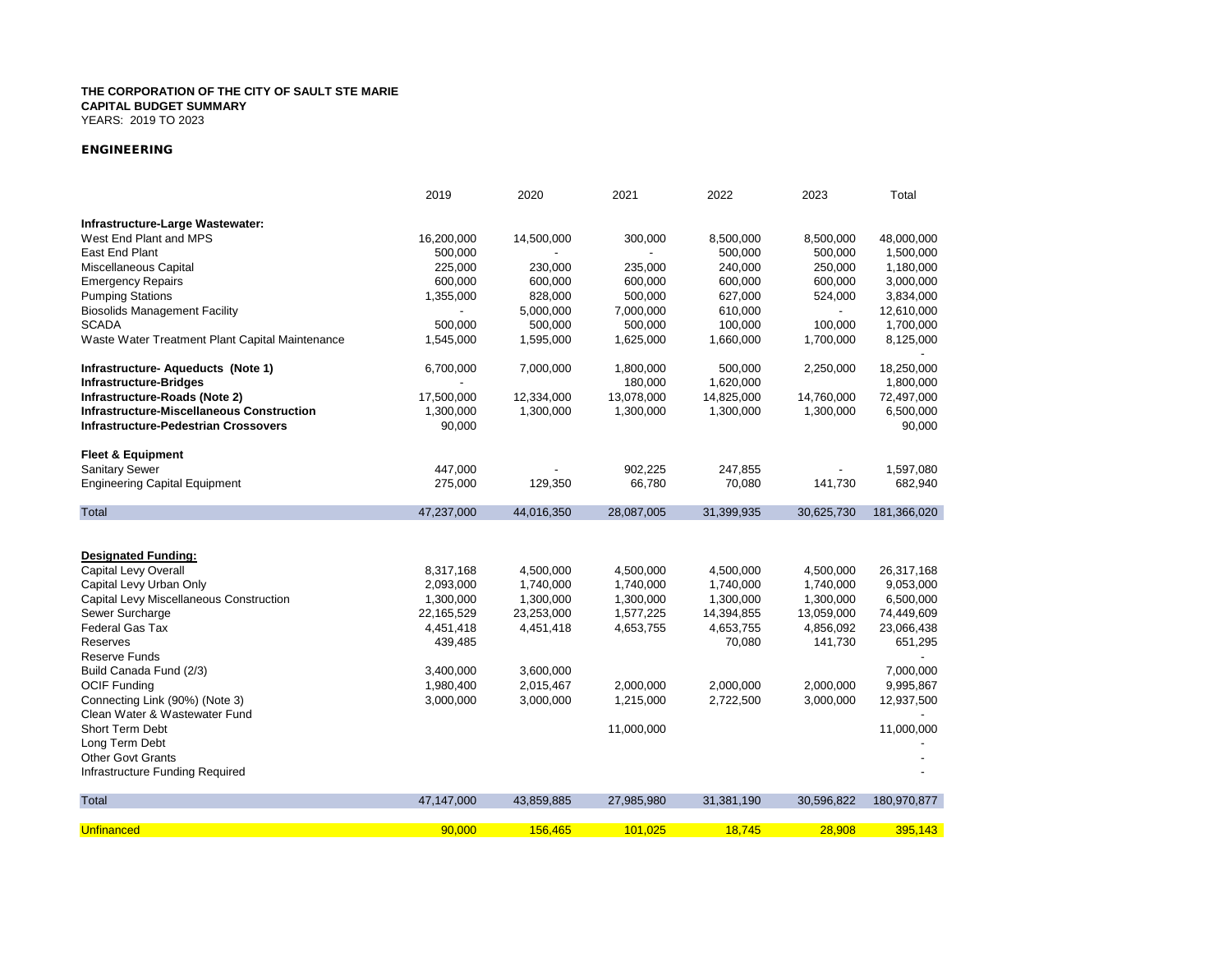### *ENGINEERING*

Notes:

1) SCF-New Building Canada Fund-Small funding approved in 2015. Project June 19, 2015 to October 31, 2021

| Provincial           | 10,420,000 |                       | 3,960,000 2015 |  |
|----------------------|------------|-----------------------|----------------|--|
| Federal              | 10,420,000 |                       | 6,000,000 2016 |  |
| Municipal            | 10,420,000 |                       | 6,000,000 2017 |  |
| <b>Total Funding</b> | 31,260,000 |                       | 4,500,000 2018 |  |
|                      |            |                       | 5,400,000 2019 |  |
|                      |            |                       | 5,400,000 2020 |  |
|                      |            | <b>Total Budgeted</b> | 31,260,000     |  |
|                      |            |                       |                |  |

2) Capital budget for roads is based upon current funding levels and not road assessment requirements. The City currently does not have the funding resources to address all roads that are assessed as immediate priority repair.

3) Connecting Link funding for Black Road not yet approved.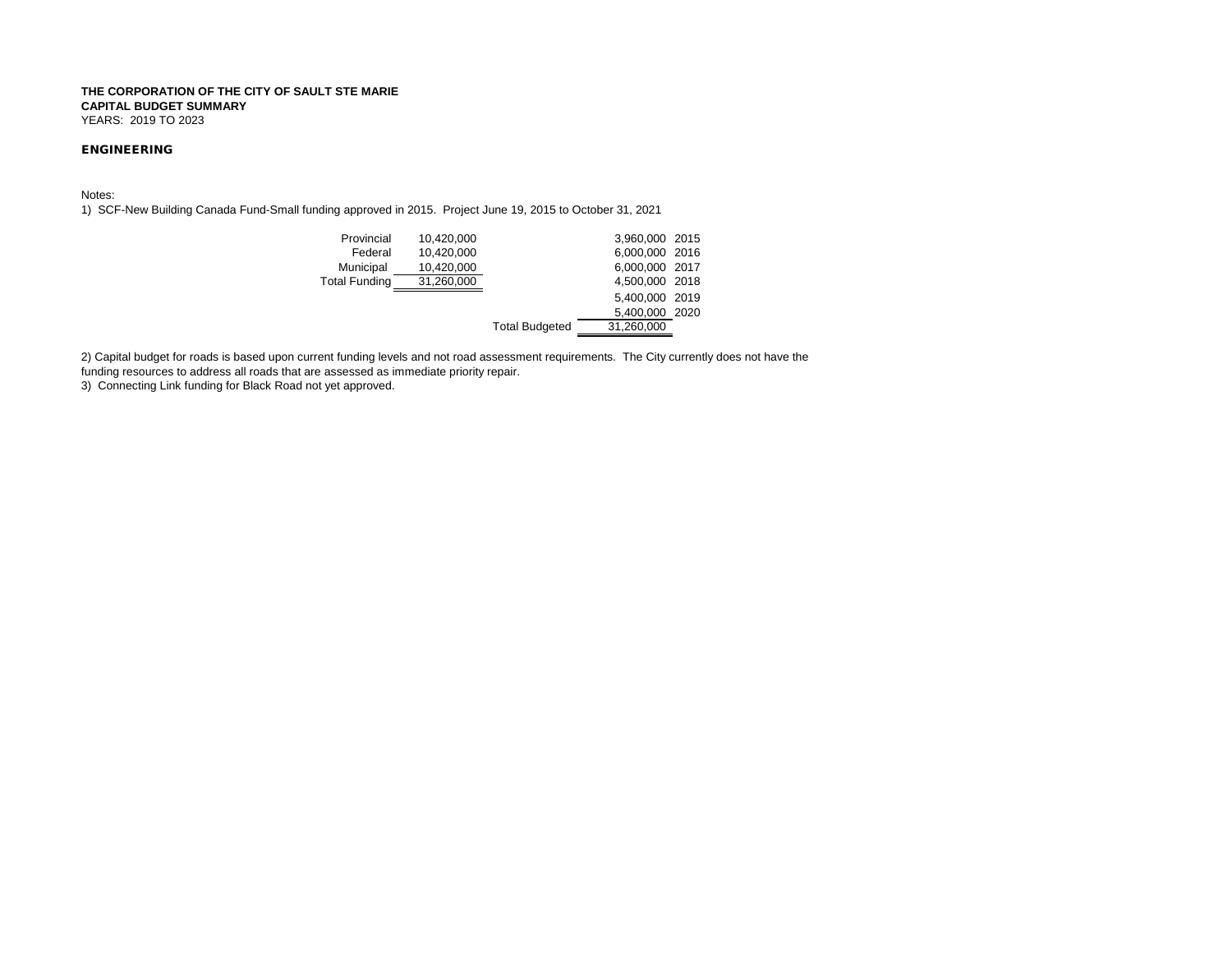### *PUBLIC WORKS*

|                                                                                                                                                                                                                                                                           | 2019                 | 2020                 | 2021                | 2022                                 | 2023                   | Total                                                |
|---------------------------------------------------------------------------------------------------------------------------------------------------------------------------------------------------------------------------------------------------------------------------|----------------------|----------------------|---------------------|--------------------------------------|------------------------|------------------------------------------------------|
| <b>Infrastructure Maintenance</b><br><b>Administration Building</b><br>Garage Building A<br>Carpentry Shop Building B<br><b>Equipment Storage Garage</b><br>Storage Garage G<br>Water Main at Sackville Complex<br>Landfill                                               | 255,000              | 444,000<br>175,000   | 21,000              | 132,000<br>222,000<br>$\overline{a}$ | 1,354,000<br>12,000    | 132,000<br>1,852,000<br>12,000<br>444,000<br>175,000 |
| <b>Bellevue Park Boiler</b>                                                                                                                                                                                                                                               | 50,000               |                      |                     |                                      |                        | 50,000                                               |
|                                                                                                                                                                                                                                                                           | 305,000              | 619,000              | 21,000              | 354,000                              | 1,366,000              | 2,665,000                                            |
| <b>Traffic Infrastructure</b>                                                                                                                                                                                                                                             | 135,000              |                      |                     |                                      |                        | 135,000                                              |
| Landfill Upgrade/Replacement (Note 1)                                                                                                                                                                                                                                     | 300,000              | 255,000              | 5,830,000           |                                      |                        | 6,385,000                                            |
| <b>Landfill Equipment</b>                                                                                                                                                                                                                                                 | 52,000               |                      |                     |                                      |                        | 52,000                                               |
| <b>PWT Works-Fleet/Equipment</b>                                                                                                                                                                                                                                          | 1,134,650            | 1,134,830            | 1,134,830           | 1,134,830                            | 1,134,830              | 5,673,970                                            |
| Total                                                                                                                                                                                                                                                                     | 1,926,650            | 2,008,830            | 6,985,830           | 1,488,830                            | 2,500,830              | 14,910,970                                           |
| <b>Designated Funding:</b><br>Capital Levy Overall<br>Capital Levy Urban Only<br>Sewer Surcharge<br><b>Federal Gas Tax</b><br>Reserves<br>Reserve Funds<br><b>Capital from Current</b><br><b>Government Grants</b><br>Long Term Debt<br>Other<br>Asset Management Reserve | 1,486,650<br>305,000 | 1,389,830<br>619,000 | 6,964,830<br>21,000 | 1,134,830<br>354,000                 | 1,134,830<br>1,366,000 | 12,110,970<br>2,665,000                              |
| Total                                                                                                                                                                                                                                                                     | 1,791,650            | 2,008,830            | 6,985,830           | 1,488,830                            | 2,500,830              | 14,775,970                                           |
| <b>Unfinanced</b>                                                                                                                                                                                                                                                         | 135.000              | $\blacksquare$       | $\blacksquare$      | $\blacksquare$                       | $\blacksquare$         | 135.000                                              |

Notes

1) The Landfill cost projections for operations, capital and revenues are currently being updated by the City's consultant Future budgets will address ongoing funding requirements based upon this update.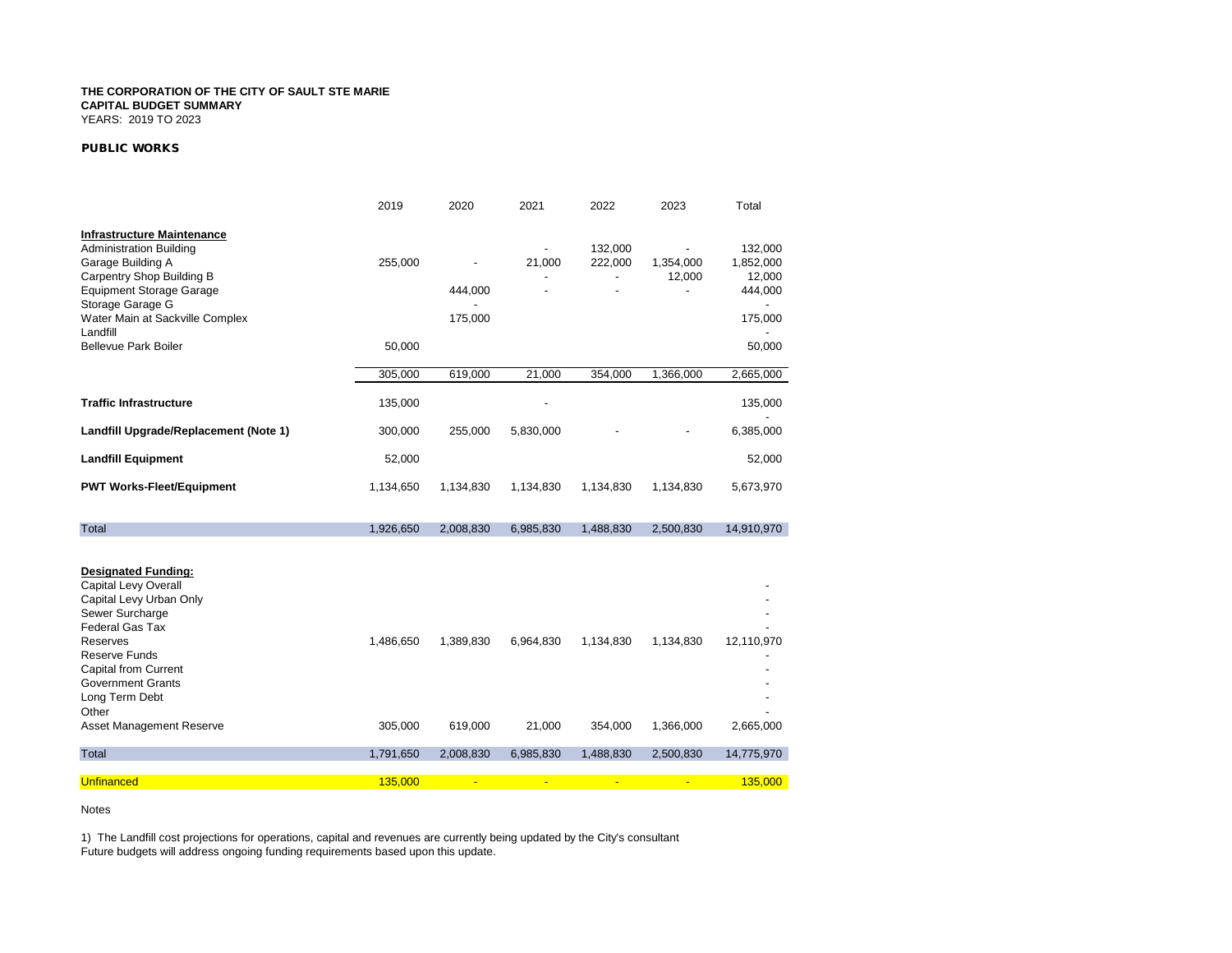### *COMMUNITY DEVELOPMENT & ENTERPRISE SERVICES*

|                                     | 2019                     | 2020                     | 2021                     | 2022           | 2023                     | Total      |
|-------------------------------------|--------------------------|--------------------------|--------------------------|----------------|--------------------------|------------|
| <b>Infrastructure Maintenance</b>   |                          |                          |                          |                |                          |            |
| <b>Community Services</b>           |                          |                          |                          |                |                          |            |
| Roberta Bondar Park                 |                          | 156,000                  | 56,000                   | 138,000        |                          | 350,000    |
| <b>GFL Memorial Gardens</b>         |                          |                          |                          |                | 2,225,000                | 2,225,000  |
| John Rhodes Community Centre        | 25,000                   | 26,000                   | 1,932,000                | 1,124,000      |                          | 3,107,000  |
| Northern Community Centre           |                          |                          |                          |                |                          |            |
| Ermatinger Old Stone House          | 143,000                  |                          | 8,000                    |                | 17,000                   | 168,000    |
| <b>McMeeken Centre</b>              | 30,000                   | 73,000                   |                          |                |                          | 103,000    |
|                                     | 198,000                  | 255,000                  | 1,996,000                | 1,262,000      | 2,242,000                | 5,953,000  |
| <b>Transit</b>                      |                          |                          |                          |                |                          |            |
| <b>Transit Bus Depot</b>            |                          |                          |                          | 40,000         | 88,000                   | 128,000    |
| <b>Transit Terminal Building</b>    | 125,000                  |                          | 2,000,000                |                |                          | 2,125,000  |
|                                     | 125,000                  | $\blacksquare$           | 2,000,000                | 40,000         | 88,000                   | 2,253,000  |
| <b>Cemetery</b>                     |                          |                          |                          |                |                          |            |
| Cemetery Chapel & Office Building   |                          |                          |                          | 31,000         |                          | 31,000     |
| <b>Cemetery Roadways</b>            |                          |                          | 134,000                  |                |                          | 134,000    |
|                                     | $\overline{\phantom{a}}$ | $\frac{1}{2}$            | 134,000                  | 31,000         | $\overline{\phantom{a}}$ | 165,000    |
| <b>Growth Projects:</b>             |                          |                          |                          |                |                          |            |
| Downtown Action Plan                | 264,866                  |                          |                          |                |                          | 264,866    |
| <b>Active Transportation Plan</b>   | 136,241                  |                          |                          |                |                          | 136,241    |
| <b>Activate the Waterfront</b>      | 15,000                   |                          |                          |                |                          | 15,000     |
| Wayfinding Signage                  | 50,000                   |                          |                          |                |                          | 50,000     |
| Extend Huron St. Hub Trail          | 150,000                  |                          |                          |                |                          | 150,000    |
|                                     | 616,107                  | $\overline{\phantom{a}}$ | $\blacksquare$           | $\blacksquare$ | $\blacksquare$           | 616,107    |
| <b>Infrastructure Development:</b>  |                          |                          |                          |                |                          |            |
| Bondar Marina Dock Replacement      | 800,000                  |                          |                          |                |                          | 800,000    |
| McMeeken Centre replacement(note 1) | 800,000                  | $\overline{\phantom{a}}$ | $\overline{\phantom{a}}$ | $\blacksquare$ | $\blacksquare$           | 800,000    |
|                                     |                          |                          |                          |                |                          |            |
| <b>Fleet &amp; Equipment:</b>       |                          |                          |                          |                |                          |            |
| Transit (note 2)                    | 4,050,000                | 4,050,000                | 2,105,000                | 3,020,000      | 3,180,000                | 16,405,000 |
| <b>Community Centres</b>            | 10,900                   | 91,900                   | 126,000                  |                | 18,000                   | 246,800    |
| Cemetery                            | 86,000                   | 249,865                  | 15,796                   | 42,917         | 138,320                  | 532,899    |
| <b>Building Permit System</b>       | 100,000                  |                          |                          |                |                          | 100,000    |
|                                     | 4,246,900                | 4,391,765                | 2,246,796                | 3,062,917      | 3,336,320                | 17,284,699 |
| Total                               | 5,986,007                | 4,646,765                | 6,376,796                | 4,395,917      | 5,666,320                | 27,071,806 |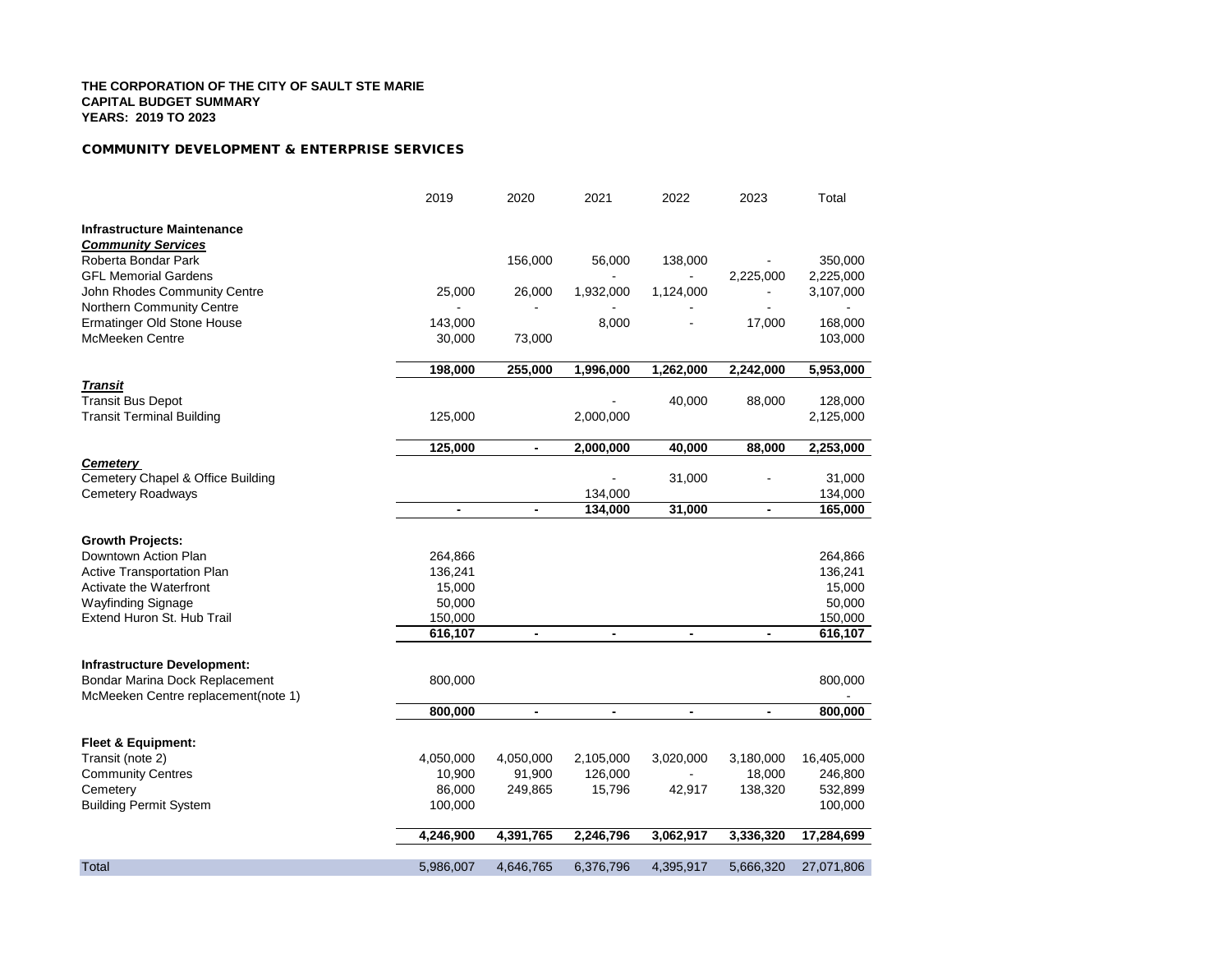### *COMMUNITY DEVELOPMENT & ENTERPRISE SERVICES*

|                            | 2019      | 2020      | 2021      | 2022      | 2023      | Total      |
|----------------------------|-----------|-----------|-----------|-----------|-----------|------------|
|                            |           |           |           |           |           |            |
|                            |           |           |           |           |           |            |
|                            |           |           |           |           |           |            |
|                            |           |           |           |           |           |            |
| <b>Designated Funding:</b> |           |           |           |           |           |            |
| Capital Levy Overall       | 300,000   |           |           |           |           | 300,000    |
| Capital Levy Urban Only    |           |           |           |           |           |            |
| Sewer Surcharge            |           |           |           |           |           |            |
| Federal Gas Tax            |           |           |           |           |           |            |
| Reserves-Other             | 128,900   | 100,000   | 100,000   | 100,000   | 100,000   | 528,900    |
| <b>Reserve Funds</b>       | 186,000   | 249,865   | 15,796    | 42,917    | 138,320   | 632,899    |
| Capital from Current       | 1,100,000 |           |           |           |           | 1,100,000  |
| <b>Government Grants</b>   | 3,163,857 | 2,956,500 | 2,996,650 | 2,233,800 | 2,385,640 | 13,736,447 |
| Long Term Debt             |           |           |           |           |           |            |
| Other - Operations         |           |           |           |           |           |            |
| Asset Management Reserve   | 231,750   | 255,000   | 2,670,000 | 1,303,800 | 2,265,760 | 6,726,310  |
|                            |           |           |           |           |           |            |
|                            |           |           |           |           |           |            |
| <b>Total</b>               | 5,110,507 | 3,561,365 | 5,782,446 | 3,680,517 | 4,889,720 | 23,024,556 |
|                            |           |           |           |           |           |            |
| Unfinanced                 | 875,500   | 1,085,400 | 594,350   | 715,400   | 776,600   | 4.047.250  |

Notes:

1) The McMeeken Centre arena replacement has not been included in the forecast. Report to come to Council in 2019

2) The first round of Public Transit Infrastructure Funds were announced August 2016, with the City's share being 50% of total

eligible costs. The City's share for the new round of funding in 2019 is 27%.

|    | City funding:  |  |
|----|----------------|--|
| \$ | 300,000 2017   |  |
| \$ | 1,472,500 2018 |  |
| S  | 1,127,250 2019 |  |
| \$ | 2,899,750      |  |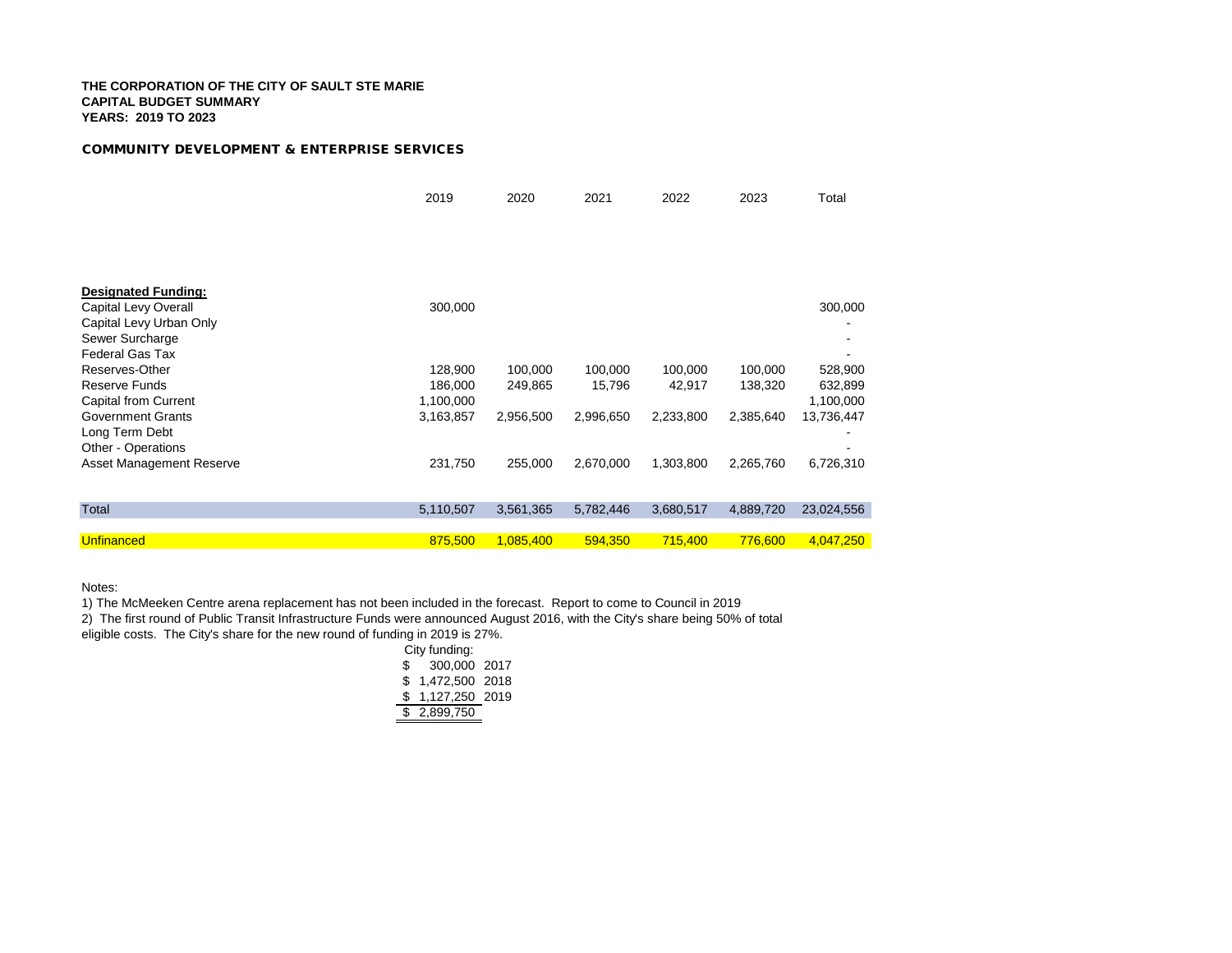YEARS: 2019 TO 2023

### *FIRE SERVICES*

|                                                                                  | 2019           | 2020           | 2021           | 2022    | 2023      | Total     |
|----------------------------------------------------------------------------------|----------------|----------------|----------------|---------|-----------|-----------|
| <b>Infrastructure Maintenance:</b>                                               |                |                |                |         |           |           |
| Central Fire Station #1                                                          |                | 291,000        |                | 10,000  | 296,000   | 597,000   |
| Fire Station #2                                                                  |                | 6,000          |                |         |           | 6,000     |
| Fire Station #3                                                                  |                | 6,000          |                | 6,000   |           | 12,000    |
| Fire Hall #4/EMS Complex                                                         | 410,000        |                |                | 134,000 |           | 544,000   |
| Phase One - New Fire Hall                                                        | 450,000        |                |                |         |           | 450,000   |
|                                                                                  | 860,000        | 303,000        | $\blacksquare$ | 150,000 | 296,000   | 1,609,000 |
|                                                                                  |                |                |                |         |           |           |
| Fleet/Equipment:                                                                 |                | 748,000        | 455,000        | 35,000  | 1,650,000 | 2,888,000 |
|                                                                                  | $\blacksquare$ | 748,000        | 455,000        | 35,000  | 1,650,000 | 2,888,000 |
|                                                                                  |                |                |                |         |           |           |
| <b>Total</b>                                                                     | 860,000        | 1,051,000      | 455,000        | 185,000 | 1,946,000 | 4,497,000 |
| <b>Designated Funding:</b><br>Capital Levy Overall                               |                |                |                |         |           |           |
| Capital Levy Urban Only<br>Sewer Surcharge<br><b>Federal Gas Tax</b><br>Reserves |                | 748,000        | 455,000        | 35,000  | 1,650,000 | 2,888,000 |
| <b>Reserve Funds</b><br><b>Capital from Current</b><br><b>Government Grants</b>  |                |                |                |         |           |           |
| Long Term Debt                                                                   |                |                |                |         |           |           |
| Internally Financed Debt                                                         | 450,000        |                |                |         |           | 450,000   |
| Asset Management Reserve                                                         | 410,000        | 303,000        |                | 150,000 | 296,000   | 1,159,000 |
| Unfinanced                                                                       |                |                |                |         |           |           |
| Total                                                                            | 860,000        | 1,051,000      | 455,000        | 185,000 | 1,946,000 | 4,497,000 |
| <b>Unfinanced</b>                                                                | $\blacksquare$ | $\blacksquare$ | $\blacksquare$ |         |           |           |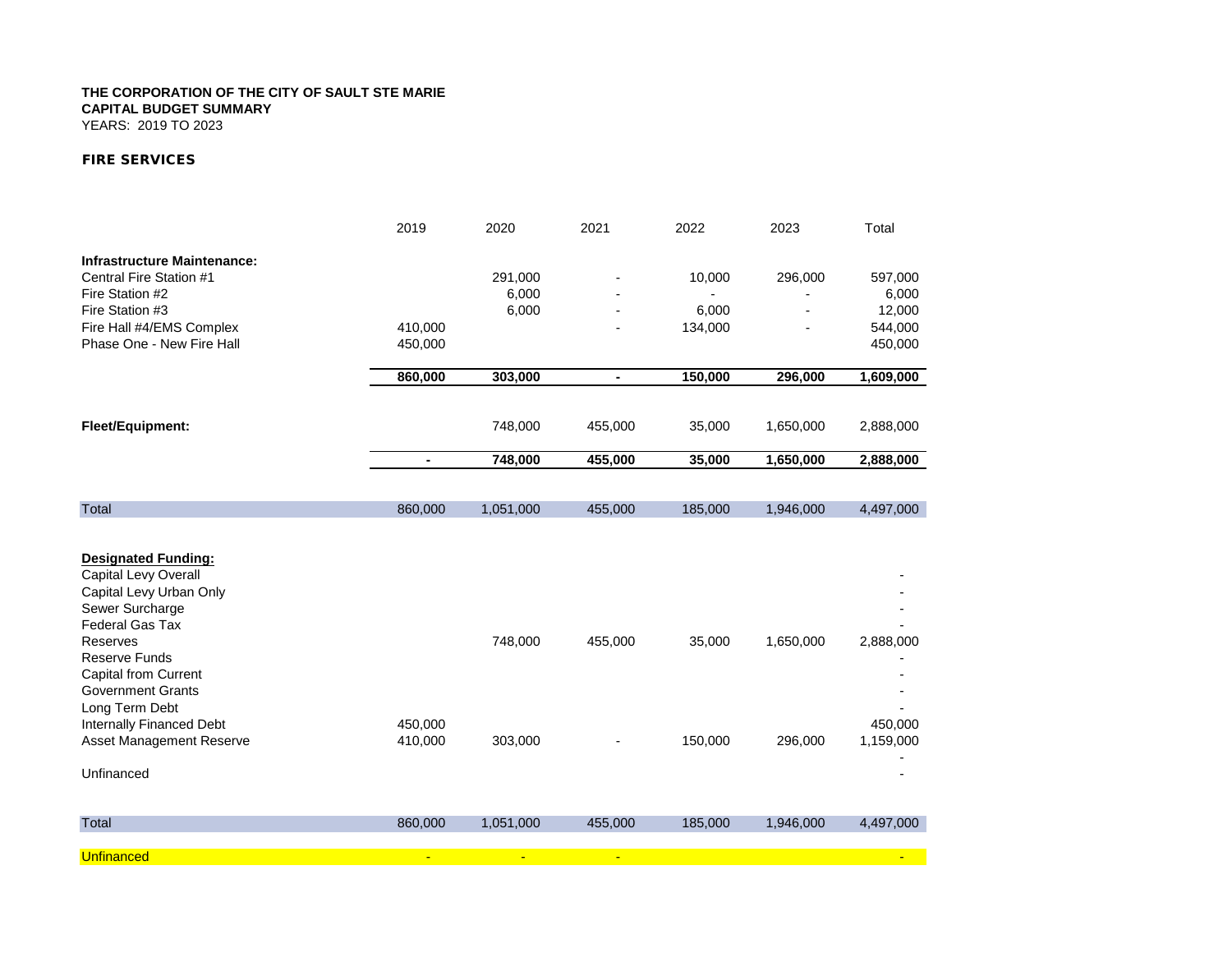YEARS: 2019 TO 2023

### *CORPORATE ADMINISTRATION*

|                                                                                                                                                                                                                                                                                         | 2019                                   | 2020    | 2021    | 2022               | 2023                         | Total                                                |
|-----------------------------------------------------------------------------------------------------------------------------------------------------------------------------------------------------------------------------------------------------------------------------------------|----------------------------------------|---------|---------|--------------------|------------------------------|------------------------------------------------------|
| <b>Infrastructure Maintenance:</b><br><b>Civic Centre</b><br>Emergency Repairs/Contingency-all City buildings<br>Condition Assessments Update-all City buildings<br>Window Sealants - multiple locations<br>OW Building                                                                 | 30,000<br>350,000<br>120,000<br>50,000 | 350,000 | 350,000 | 423,000<br>350,000 | 88,000<br>350,000<br>597,000 | 541,000<br>1,750,000<br>120,000<br>50,000<br>597,000 |
| <b>Equipment:</b><br>Corporate Telephone System                                                                                                                                                                                                                                         | 600,000                                |         |         |                    |                              | 600,000                                              |
| Total                                                                                                                                                                                                                                                                                   | 1,150,000                              | 350,000 | 350,000 | 773,000            | 1,035,000                    | 3,658,000                                            |
| <b>Designated Funding:</b><br>Capital Levy Overall<br>Capital Levy Urban Only<br>Sewer Surcharge<br><b>Federal Gas Tax</b><br>Reserves<br><b>Reserve Funds</b><br><b>Capital from Current</b><br><b>Government Grants</b><br>Long Term Debt<br>Other<br><b>Asset Management Reserve</b> | 600,000<br>550,000                     | 350,000 | 350,000 | 773,000            | 1,035,000                    | 600,000<br>3,058,000                                 |
| Total                                                                                                                                                                                                                                                                                   | 1,150,000                              | 350,000 | 350,000 | 773,000            | 1,035,000                    | 3,658,000                                            |
| <b>Unfinanced</b>                                                                                                                                                                                                                                                                       |                                        |         |         |                    |                              |                                                      |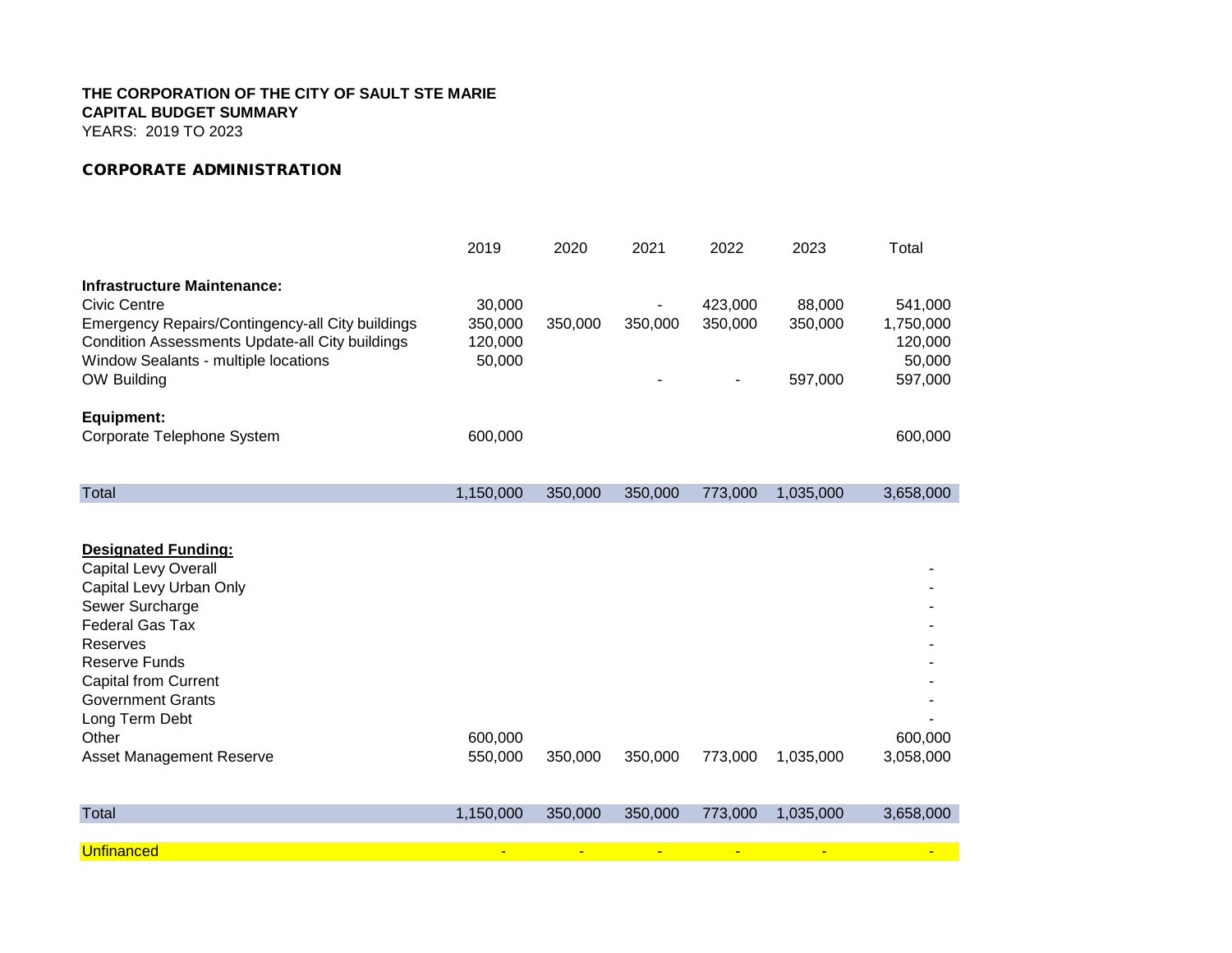YEARS: 2019 TO 2023

## *OUTSIDE AGENCIES*

|                                                                                                                                                                                                                                                                           | 2019           | 2020           | 2021                     | 2022                     | 2023    | Total     |
|---------------------------------------------------------------------------------------------------------------------------------------------------------------------------------------------------------------------------------------------------------------------------|----------------|----------------|--------------------------|--------------------------|---------|-----------|
| <b>Infrastructure Maintenance-Library</b><br>Main Branch                                                                                                                                                                                                                  | 250,000        | 312,000        |                          | 12,000                   |         | 574,000   |
| <b>Infrastructure Maintenance - Sault Ste. Marie Museum</b><br>Museum Building                                                                                                                                                                                            | 80,000         | 39,000         |                          | 56,000                   |         | 175,000   |
| <b>Infrastructure Maintenance-Police Services Board</b><br>Police Building                                                                                                                                                                                                |                | 460,000        |                          | $\overline{\phantom{a}}$ | 117,000 | 577,000   |
| Total                                                                                                                                                                                                                                                                     | 330,000        | 811,000        | $\overline{\phantom{a}}$ | 68,000                   | 117,000 | 1,326,000 |
| <b>Designated Funding:</b><br>Capital Levy Overall<br>Capital Levy Urban Only<br>Sewer Surcharge<br>Federal Gas Tax<br>Reserves<br><b>Reserve Funds</b><br><b>Capital from Current</b><br><b>Government Grants</b><br>Long Term Debt<br>Other<br>Asset Management Reserve | 330,000        | 811,000        |                          | 68,000                   | 117,000 | 1,326,000 |
| Unfinanced                                                                                                                                                                                                                                                                |                |                |                          |                          |         |           |
| <b>Total</b>                                                                                                                                                                                                                                                              | 330,000        | 811,000        | ٠                        | 68,000                   | 117,000 | 1,326,000 |
| <b>Unfinanced</b>                                                                                                                                                                                                                                                         | $\blacksquare$ | $\blacksquare$ |                          |                          |         |           |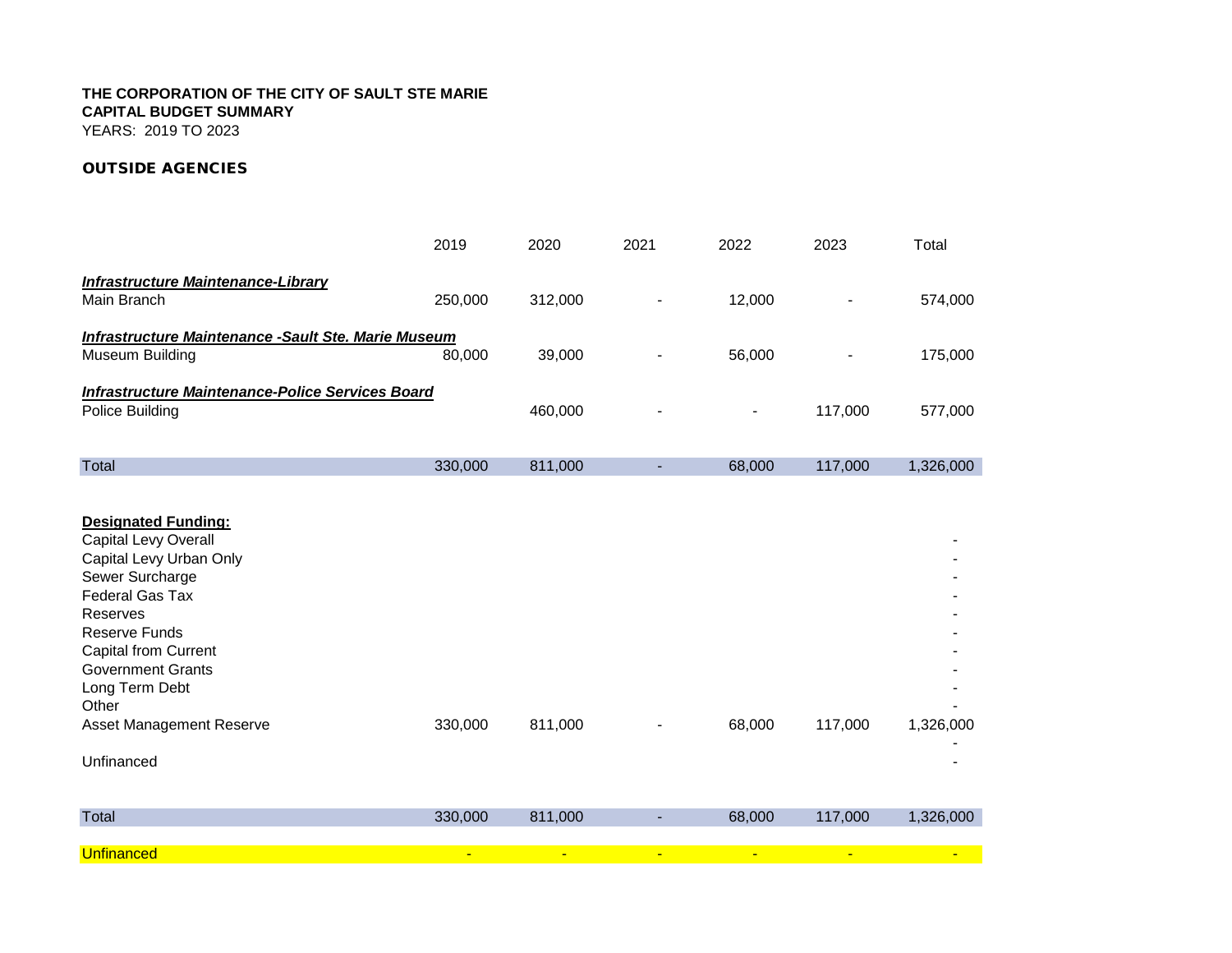### **THE CORPORATION OF THE CITY OF SAULT STE MARIE** 2019 CAPITAL BUDGET **SUMMARY OF PROJECTS**

| <b>SUMMARY OF PROJECTS</b>                                       | <b>Funding Source</b>  |                  |                     |            |                     |                       |                                |              |       |           |
|------------------------------------------------------------------|------------------------|------------------|---------------------|------------|---------------------|-----------------------|--------------------------------|--------------|-------|-----------|
|                                                                  |                        |                  |                     | Capital fr | City Capital Funds- |                       |                                |              |       | Long Term |
|                                                                  | <b>Project Cost</b>    |                  | <b>Current Levy</b> | Current    | Carryover           | <b>Sanitary Sewer</b> | Reserves                       | Grants       | Other | Debt      |
| PUBLIC WORKS AND ENGINEERING SERVICES                            |                        |                  |                     |            |                     |                       |                                |              |       |           |
| Roads/Bridges/Storm Sewer                                        |                        |                  |                     |            |                     |                       |                                |              |       |           |
| Bay Street - Andrew Street - Pim Street                          |                        |                  |                     |            |                     |                       |                                |              |       |           |
| Ruth Street - Franklin Street - East Limit                       |                        |                  |                     |            |                     |                       |                                |              |       |           |
| Second Ave - Connaught - Second Line                             |                        |                  |                     |            |                     |                       |                                |              |       |           |
| Leo Avenue - Queen Street East - Victoria Avenue                 |                        |                  |                     |            |                     |                       |                                |              |       |           |
| McNabb/St Georges Impr - Great Northern/Pim - Grand              |                        |                  |                     |            |                     |                       |                                |              |       |           |
| <b>Boulevard</b>                                                 |                        |                  |                     |            |                     |                       |                                |              |       |           |
| Black Road Widening - McNabb Street - Second Line                |                        |                  |                     |            |                     |                       |                                |              |       |           |
| Fort Creek Aqueduct                                              |                        |                  |                     |            |                     |                       |                                |              |       |           |
| Aqueducts - Other                                                |                        |                  |                     |            |                     |                       |                                |              |       |           |
| Engineering - 2020                                               |                        |                  |                     |            |                     |                       |                                |              |       |           |
| <b>Property Acquisitions</b>                                     |                        |                  |                     |            |                     |                       |                                |              |       |           |
| Various Roads - Resurfacing                                      |                        |                  |                     |            |                     |                       |                                |              |       |           |
|                                                                  |                        | 24,200,000 \$    | 6,240,000           |            | 4,170,168 \$<br>\$  | 618,529               | \$<br>339,485 \$               | 12,831,818   |       |           |
|                                                                  |                        |                  |                     |            |                     |                       | <b>Connecting Link Reserve</b> |              |       |           |
| Miscellaneous Construction                                       |                        |                  |                     |            |                     |                       |                                |              |       |           |
| Asphalt/Surface Treatment                                        | \$                     | 815,000          |                     |            |                     |                       |                                |              |       |           |
| Rear Yard Drainage                                               | \$                     | 60,000           |                     |            |                     |                       |                                |              |       |           |
| Aqueduct Inspection (Biennial)                                   | \$                     | 50,000           |                     |            |                     |                       |                                |              |       |           |
| Bridge/Aqueduct Rehabilitation                                   | \$                     | 100,000          |                     |            |                     |                       |                                |              |       |           |
| <b>Environmental Assessments</b>                                 | \$<br>\$               | 200,000          |                     |            |                     |                       |                                |              |       |           |
| Southmarket Storm Infiltration Study<br><b>Emergency Repairs</b> | \$                     | 25,000<br>50,000 |                     |            |                     |                       |                                |              |       |           |
|                                                                  | \$                     | 1,300,000        | 1,300,000<br>\$     |            | \$<br>ä,            | \$<br>$\sim$          | \$<br>$\sim$                   | \$<br>$\sim$ |       | \$        |
|                                                                  |                        |                  |                     |            |                     |                       |                                |              |       |           |
| Sanitary Sewer                                                   |                        |                  |                     |            |                     |                       |                                |              |       |           |
| West End Plant and MPS<br>East End Plant                         | 16,200,000<br>\$<br>\$ | 500,000          |                     |            |                     |                       |                                |              |       |           |
| Miscellaneous Capital                                            | \$                     | 225,000          |                     |            |                     |                       |                                |              |       |           |
| <b>Emergency Repairs</b>                                         | \$                     | 600,000          |                     |            |                     |                       |                                |              |       |           |
| <b>Pumping Stations</b>                                          | \$<br>1,355,000        |                  |                     |            |                     |                       |                                |              |       |           |
| <b>SCADA</b>                                                     | \$                     | 500,000          |                     |            |                     |                       |                                |              |       |           |
| Waste Water Treatment Plant Capital Maintenance                  | \$<br>1,545,000        |                  |                     |            |                     |                       |                                |              |       |           |
| Fleet                                                            | \$                     | 447,000          |                     |            |                     |                       |                                |              |       |           |
|                                                                  | \$<br>21,372,000       |                  |                     |            |                     | 21,372,000<br>\$      |                                |              |       |           |
|                                                                  |                        |                  |                     |            |                     |                       |                                |              |       |           |
| Landfill<br>Upgrade/Replacement/Equipment                        | \$                     | 352,000          |                     |            |                     |                       | 352,000<br>\$                  |              |       |           |
|                                                                  |                        |                  |                     |            |                     |                       | Waste Disposal Site Reserve    |              |       |           |
|                                                                  |                        |                  |                     |            |                     |                       |                                |              |       |           |
| <b>Public Works Fleet</b>                                        |                        |                  |                     |            |                     |                       |                                |              |       |           |
| Tandem dump sander - asphalt spreader compatible                 |                        |                  |                     |            |                     |                       |                                |              |       |           |
| Municipal Sidewalk Tractor c/w attachments                       |                        |                  |                     |            |                     |                       |                                |              |       |           |
| 64000 GVW Street Flusher Cab And Chassis                         |                        |                  |                     |            |                     |                       |                                |              |       |           |
| Asphalt Hot Box - Falcon or similar<br>Sidewalk Sander           |                        |                  |                     |            |                     |                       |                                |              |       |           |
|                                                                  |                        |                  |                     |            |                     |                       |                                |              |       |           |
| Street Sweeper (Pelican)<br>Wheeled Loader (621E)                |                        |                  |                     |            |                     |                       |                                |              |       |           |
|                                                                  | 1,089,150              |                  |                     |            |                     |                       | 1,089,150<br>$^{\circ}$        |              |       |           |
| Parks Fleet                                                      |                        |                  |                     |            |                     |                       | <b>PWT Equipment Reserve</b>   |              |       |           |
| Two 60" Riding Mowers                                            |                        |                  |                     |            |                     |                       |                                |              |       |           |
| 4500 Series Rear mount sweeper                                   |                        |                  |                     |            |                     |                       |                                |              |       |           |
|                                                                  | \$                     | 45,500           |                     |            |                     |                       | \$<br>45,500                   |              |       |           |

PWT Equipment Reserve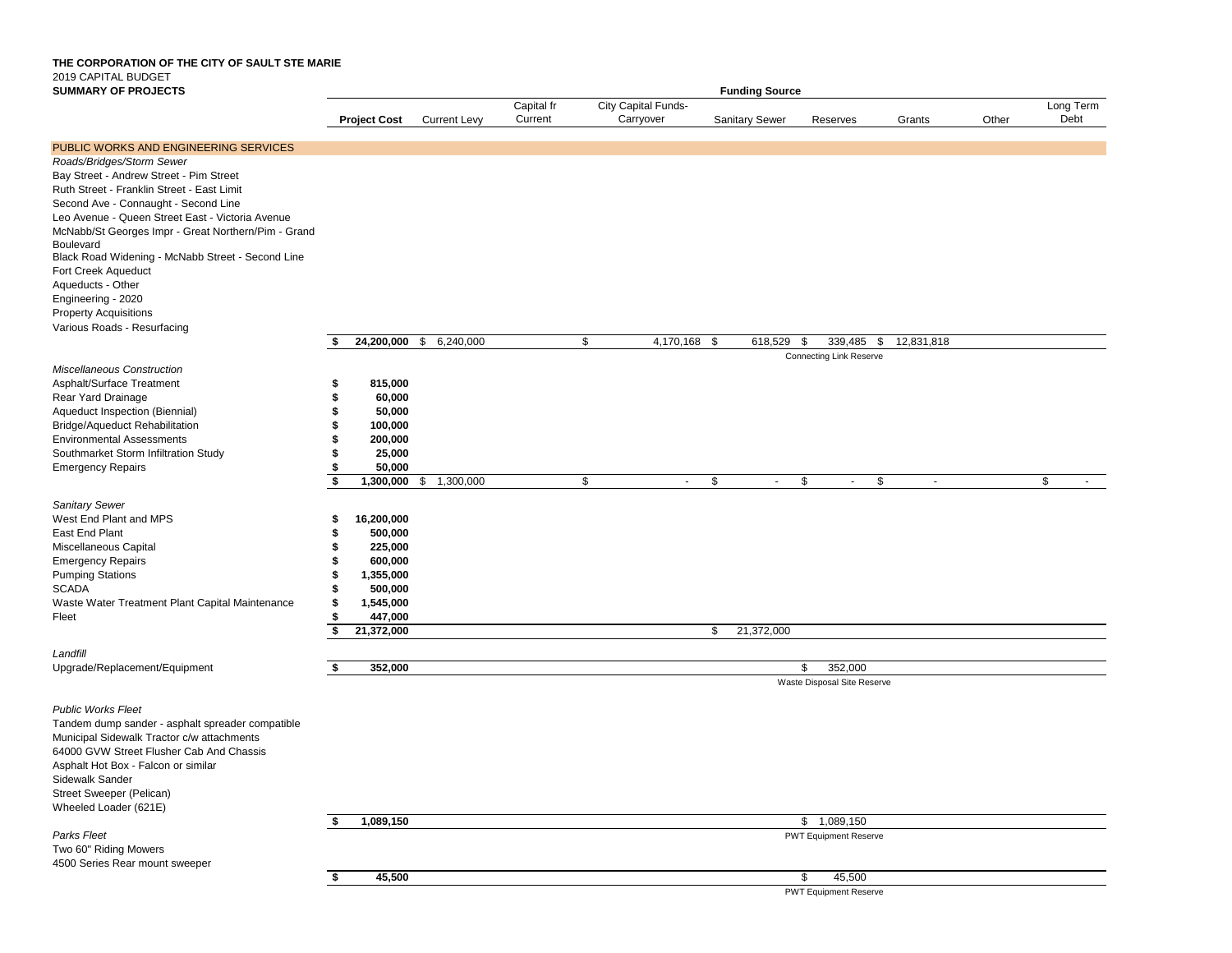| <b>SUMMARY OF PROJECTS</b>                    | <b>Funding Source</b> |                            |                     |        |    |                       |                |                                  |                         |                       |                                                          |               |    |                     |                        |                                  |
|-----------------------------------------------|-----------------------|----------------------------|---------------------|--------|----|-----------------------|----------------|----------------------------------|-------------------------|-----------------------|----------------------------------------------------------|---------------|----|---------------------|------------------------|----------------------------------|
|                                               |                       | <b>Project Cost</b>        | <b>Current Levy</b> |        |    | Capital fr<br>Current |                | City Capital Funds-<br>Carryover |                         | <b>Sanitary Sewer</b> | Reserves                                                 | Grants        |    | Other               | Long Term<br>Debt      |                                  |
| Other                                         |                       |                            |                     |        |    |                       |                |                                  |                         |                       |                                                          |               |    |                     |                        |                                  |
| <b>Pedestrian Crossovers</b>                  | s                     | 90,000                     |                     |        |    |                       |                |                                  |                         |                       |                                                          |               |    |                     |                        |                                  |
| <b>Traffic Infrastructure</b>                 | \$                    | 135,000                    |                     |        |    |                       |                |                                  |                         |                       |                                                          |               |    |                     |                        |                                  |
|                                               |                       |                            |                     |        |    |                       |                |                                  |                         |                       |                                                          |               |    |                     |                        |                                  |
| <b>Engineering Fleet</b>                      | \$                    | 275,000                    |                     |        |    |                       |                |                                  | \$                      | 175,000 \$            | 100,000<br><b>Engineering Equipment Reserve</b>          |               |    |                     |                        |                                  |
| Garage A Building Repairs                     | S.                    | 255,000                    |                     |        |    |                       |                |                                  |                         |                       | \$<br>255,000                                            |               |    |                     |                        |                                  |
| <b>Bellevue Park Boiler</b>                   | \$                    | 50,000                     |                     |        |    |                       |                |                                  |                         |                       | Asset Management Reserve<br>50,000<br>\$                 |               |    |                     |                        |                                  |
|                                               |                       |                            |                     |        |    |                       |                |                                  |                         |                       | Asset Management Reserve                                 |               |    |                     |                        |                                  |
|                                               |                       | 1,939,650 \$               |                     | $\sim$ | \$ | $\sim$                | \$             | $\sim$                           | \$                      |                       | 175,000 \$ 1,539,650 \$                                  | $\sim$        | \$ | $\blacksquare$      | \$<br>$\sim$           |                                  |
| <b>Total PWES</b>                             | s.                    | 49,163,650 \$ 7,540,000 \$ |                     |        |    | $\sim$                | $\mathfrak{S}$ | 4,170,168 \$                     |                         |                       | 22,165,529 \$ 2,231,135 \$                               | 12,831,818 \$ |    | $\sim$              | \$                     | <b>UNFUNDED</b><br>225,000<br>-S |
|                                               |                       |                            |                     |        |    |                       |                |                                  |                         |                       |                                                          |               |    |                     |                        |                                  |
| COMMUNITY DEVELOPMENT AND ENTERPRISE SERVICES |                       |                            |                     |        |    |                       |                |                                  |                         |                       |                                                          |               |    |                     |                        |                                  |
| Transit                                       |                       |                            |                     |        |    |                       |                |                                  |                         |                       |                                                          |               |    |                     |                        |                                  |
| Transit Terminal building capital repairs     | \$                    | 125,000                    |                     |        |    |                       |                |                                  |                         |                       |                                                          |               |    |                     |                        |                                  |
| Replace three 40' Buses                       |                       | 1,725,000                  |                     |        |    |                       |                |                                  |                         |                       |                                                          |               |    |                     |                        |                                  |
| Replace two 40' buses with 35' buses          |                       | 1,130,000                  |                     |        |    |                       |                |                                  |                         |                       |                                                          |               |    |                     |                        |                                  |
| Replace one Para Bus with Low Floor Unit      |                       | 145,000                    |                     |        |    |                       |                |                                  |                         |                       |                                                          |               |    |                     |                        |                                  |
| Replace existing AVL                          |                       | 500,000                    |                     |        |    |                       |                |                                  |                         |                       |                                                          |               |    |                     |                        |                                  |
| <b>Transit Shelters installed</b>             |                       | 50,000                     |                     |        |    |                       |                |                                  |                         |                       |                                                          |               |    |                     |                        |                                  |
| Northern Transfer Point                       |                       | 500,000                    |                     |        |    |                       |                |                                  |                         |                       |                                                          |               |    |                     |                        |                                  |
|                                               | \$                    | 4,175,000                  |                     |        | \$ | 600,000 \$            |                | 300,000                          |                         |                       | 133,750 \$<br>\$                                         | 3,047,750     |    |                     |                        |                                  |
| Fleet & Equipment                             |                       |                            |                     |        |    |                       |                |                                  |                         |                       | Asset Mgmt & Transit Equipment Reserve                   |               |    |                     |                        |                                  |
| <b>Community Centres</b>                      | \$                    | 10,900                     |                     |        |    |                       |                |                                  |                         |                       | \$<br>10,900                                             |               |    |                     |                        |                                  |
|                                               |                       |                            |                     |        |    |                       |                |                                  |                         |                       | Pepsi Reserve                                            |               |    |                     |                        |                                  |
| Cemetery                                      | \$                    | 86,000                     |                     |        |    |                       |                |                                  |                         |                       | 86,000<br>\$                                             |               |    |                     |                        |                                  |
|                                               |                       |                            |                     |        |    |                       |                |                                  |                         |                       |                                                          |               |    |                     |                        |                                  |
|                                               |                       |                            |                     |        |    |                       |                |                                  |                         |                       | Cemetery Reserve Fund                                    |               |    |                     |                        |                                  |
| <b>Building Permit System</b>                 | S.                    | 100,000                    |                     |        |    |                       |                |                                  |                         |                       | 100,000<br>\$                                            |               |    |                     |                        |                                  |
|                                               | \$                    | 196,900 \$                 |                     | $\sim$ | \$ | $\sim$                | \$             | $\sim$                           | \$                      |                       | <b>Building Permits Reserve Fund</b><br>196,900 \$<br>\$ | $\sim$        | \$ | $\sim$              |                        |                                  |
| <b>Growth Projects</b>                        |                       |                            |                     |        |    |                       |                |                                  |                         |                       |                                                          |               |    |                     |                        |                                  |
|                                               |                       |                            |                     |        |    |                       |                |                                  |                         |                       |                                                          |               |    |                     |                        |                                  |
| Downtown Action Plan                          |                       | 264,866                    |                     |        |    |                       |                |                                  |                         |                       |                                                          |               |    |                     |                        |                                  |
| Active Transportation Plan                    |                       | 136,241                    |                     |        |    |                       |                |                                  |                         |                       |                                                          |               |    |                     |                        |                                  |
| Activate the Waterfront                       |                       | 15,000                     |                     |        |    |                       |                |                                  |                         |                       |                                                          |               |    |                     |                        |                                  |
| <b>Wayfinding Signage</b>                     |                       | 50,000                     |                     |        |    |                       |                |                                  |                         |                       |                                                          |               |    |                     |                        |                                  |
| Extend Huron St. Hub Trail                    |                       | 150,000                    |                     |        |    |                       |                |                                  |                         |                       |                                                          |               |    |                     |                        |                                  |
|                                               |                       | 616,107                    | - \$                | $\sim$ | \$ | $500,000$ \$          |                | $\sim$                           | \$                      | $\sim$                | \$<br>\$<br>$\sim$                                       | 116,107       |    |                     | \$<br>$\sim$           |                                  |
| Infrastructure Development:                   |                       |                            |                     |        |    |                       |                |                                  |                         |                       |                                                          |               |    |                     |                        |                                  |
| <b>Bondar Marina Dock Replacement</b>         |                       | 800,000 \$                 |                     | $\sim$ | \$ | $\sim$                | \$             | $\sim$                           | \$                      | $\sim$                | 18,000 \$<br>\$                                          | $\sim$        | \$ | $\sim$              | \$<br>$\sim$           |                                  |
| <b>Building Capital Maintenance</b>           |                       |                            |                     |        |    |                       |                |                                  |                         |                       | Marina Reserve                                           |               |    |                     |                        |                                  |
| John Rhodes Community Centre                  | \$                    |                            |                     |        |    |                       |                |                                  |                         |                       |                                                          |               |    |                     |                        |                                  |
|                                               |                       | 25,000                     |                     |        |    |                       |                |                                  |                         |                       |                                                          |               |    |                     |                        |                                  |
| Ermatinger Old Stone House                    |                       | 143,000                    |                     |        |    |                       |                |                                  |                         |                       |                                                          |               |    |                     |                        |                                  |
| McMeeken Centre                               | \$                    | 30,000                     |                     |        |    |                       |                |                                  |                         |                       |                                                          |               |    |                     |                        |                                  |
|                                               | \$                    | 198,000 \$                 |                     | $\sim$ |    |                       | \$             | $\sim$                           | $\sqrt[6]{\frac{1}{2}}$ | $\sim$                | 198,000 \$<br>\$<br>Asset Management Reserve             | $\sim$        |    |                     | \$<br>$\sim$           |                                  |
|                                               |                       |                            |                     |        |    |                       |                |                                  |                         |                       |                                                          |               |    |                     |                        | <b>UNFUNDED</b>                  |
| <b>Total CDES</b>                             | $\mathsf{s}$          | 5,986,007 \$               |                     | $-$ \$ |    | $1,100,000$ \$        |                | 300,000 \$                       |                         | $-5$                  | 546,650 \$                                               | 3,163,857 \$  |    | $\sigma_{\rm{max}}$ | <b>S</b><br>$\sim$ $-$ | \$875,500                        |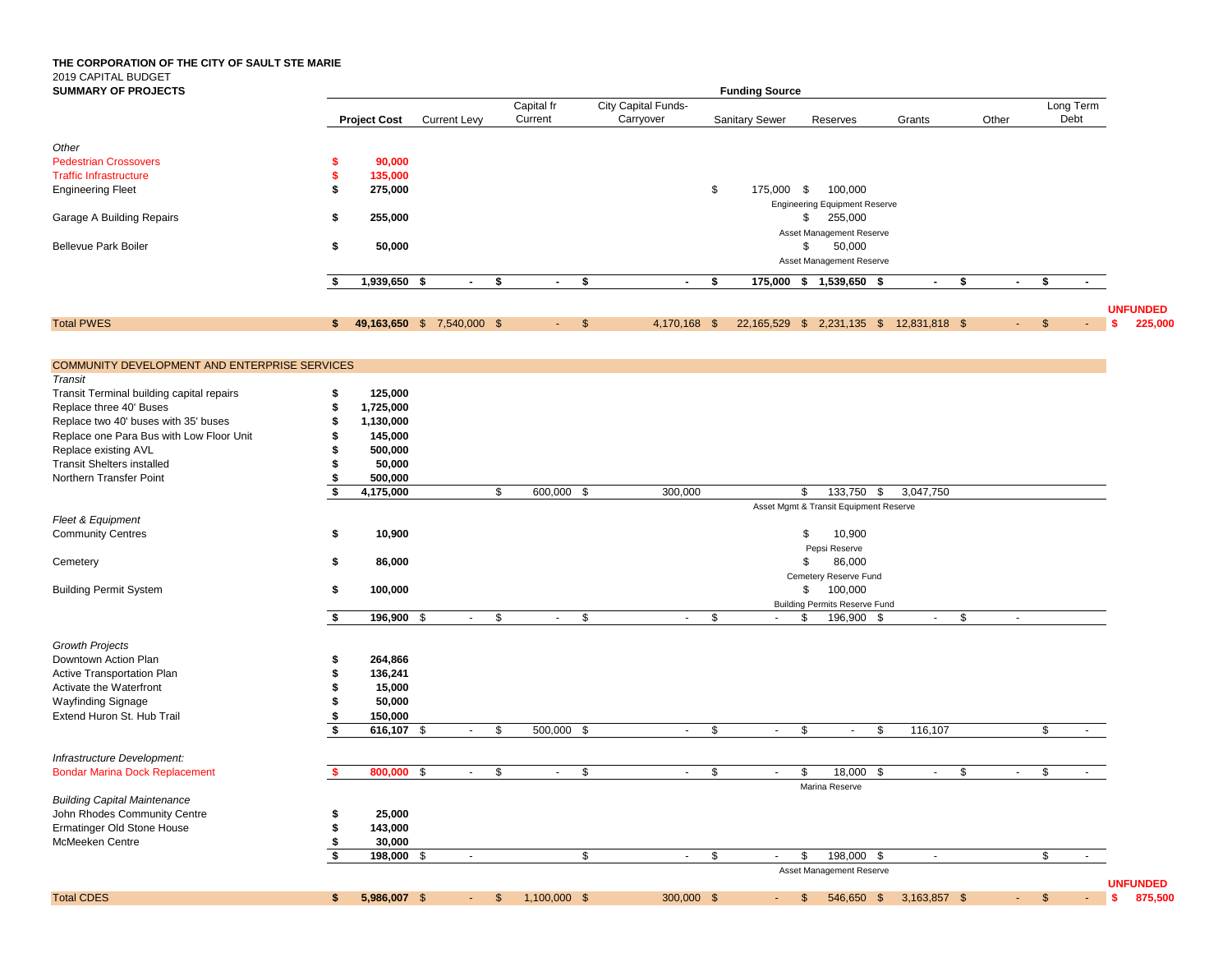### **THE CORPORATION OF THE CITY OF SAULT STE MARIE** 2019 CAPITAL BUDGET **SUMMARY OF PROJECTS**

| Fundina Source      |                     |            |                            |                       |          |        |       |              |  |  |  |  |  |
|---------------------|---------------------|------------|----------------------------|-----------------------|----------|--------|-------|--------------|--|--|--|--|--|
|                     |                     | Capital fr | <b>City Capital Funds-</b> |                       |          |        |       | Long<br>Γerm |  |  |  |  |  |
| <b>Project Cost</b> | <b>Current Levv</b> | Current    | Carryover                  | <b>Sanitary Sewer</b> | Reserves | Grants | Other | Debt         |  |  |  |  |  |

**UNFUNDED**

| <b>FIRE SERVICES</b>                             |    |                |            |               |            |      |                              |                |                      |                          |        |              |     |                          |                       |                 |
|--------------------------------------------------|----|----------------|------------|---------------|------------|------|------------------------------|----------------|----------------------|--------------------------|--------|--------------|-----|--------------------------|-----------------------|-----------------|
| Other                                            |    |                |            |               |            |      |                              |                |                      |                          |        |              |     |                          |                       |                 |
| Phase One - New Fire Hall                        |    | 450,000        |            |               |            |      |                              |                |                      |                          |        |              | \$. | 450,000                  |                       |                 |
|                                                  |    |                |            |               |            |      |                              |                |                      | Fire Equipment Reserve   |        |              |     | Internally Financed Debt |                       |                 |
| <b>Building Capital Maintenance</b>              |    |                |            |               |            |      |                              |                |                      |                          |        |              |     |                          |                       |                 |
| Fire Hall #4/EMS Complex                         |    |                |            |               |            |      |                              |                |                      |                          |        |              |     |                          |                       |                 |
|                                                  |    | 410,000 \$     | $\sim$     |               |            | \$   | $\sim$                       | \$             | \$<br>$\sim$         | 410,000 \$               | $\sim$ |              |     |                          | \$<br>$\sim$ 10 $\pm$ |                 |
|                                                  |    |                |            |               |            |      |                              |                |                      | Asset Management Reserve |        |              |     |                          |                       | <b>UNFUNDED</b> |
| <b>Total FIRE</b>                                | \$ | 860,000 \$     | $-5$       |               |            | $-5$ | $\mathcal{L}(\mathcal{A})$ . | -\$            | $\sim$ 10 $\pm$      | \$<br>410,000 \$         | $\sim$ | \$           |     | 450,000 \$               | $\sim$                | -9              |
|                                                  |    |                |            |               |            |      |                              |                |                      |                          |        |              |     |                          |                       |                 |
|                                                  |    |                |            |               |            |      |                              |                |                      |                          |        |              |     |                          |                       |                 |
|                                                  |    |                |            |               |            |      |                              |                |                      |                          |        |              |     |                          |                       |                 |
| <b>CORPORATE/OUTSIDE AGENCIES</b>                |    |                |            |               |            |      |                              |                |                      |                          |        |              |     |                          |                       |                 |
| <b>Building Capital Maintenance</b>              |    |                |            |               |            |      |                              |                |                      |                          |        |              |     |                          |                       |                 |
| Civic Centre                                     |    | 30,000         |            |               |            |      |                              |                |                      |                          |        |              |     |                          |                       |                 |
| Emergency Repairs/Contingency-all City buildings |    | 350,000        |            |               |            |      |                              |                |                      |                          |        |              |     |                          |                       |                 |
| Condition Assessments Update-all City buildings  |    | 120,000        |            |               |            |      |                              |                |                      |                          |        |              |     |                          |                       |                 |
| Window Sealants - multiple locations             |    | 50,000         |            |               |            |      |                              |                |                      |                          |        |              |     |                          |                       |                 |
| Library Main Branch HVAC                         |    | 250,000        |            |               |            |      |                              |                |                      |                          |        |              |     |                          |                       |                 |
| Museum                                           |    | 80,000         |            |               |            |      |                              |                |                      |                          |        |              |     |                          |                       |                 |
|                                                  |    | 880,000 \$     | $\sim$     |               |            | \$   | $\sim$                       | \$             | \$<br>$\overline{a}$ | 880,000 \$               | $\sim$ |              |     |                          | \$<br>$\sim 100$      |                 |
|                                                  |    |                |            |               |            |      |                              |                |                      |                          |        |              |     |                          |                       |                 |
|                                                  |    |                |            |               |            |      |                              |                |                      | Asset Management Reserve |        |              |     |                          |                       |                 |
| Equipment                                        |    |                |            |               |            |      |                              |                |                      |                          |        |              |     |                          |                       |                 |
| Corporate Telephone System                       |    | 600,000        |            |               |            |      |                              |                |                      |                          |        |              | \$  | 600,000                  |                       |                 |
|                                                  |    |                |            |               |            |      |                              |                |                      |                          |        |              |     |                          |                       |                 |
| <b>Total CORPORATE</b>                           | S. | $1,480,000$ \$ | $\sim 100$ | $\mathcal{S}$ | $\sim 100$ | \$   | <b>Service</b>               | $\mathfrak{S}$ | \$.<br>$\sim$        | 880,000 \$               | $\sim$ | $\mathbb{S}$ |     | 600,000 \$               |                       |                 |
|                                                  |    |                |            |               |            |      |                              |                |                      |                          |        |              |     |                          |                       | <b>TOTAL</b>    |

**TOTAL 2019 CAPITAL BUDGET \$ 57,489,657 \$ 7,540,000 \$ 1,100,000 \$ 4,470,168 \$ 22,165,529 \$ 4,067,785 \$ 15,995,675 \$ 1,050,000 \$ - \$ 1,100,500**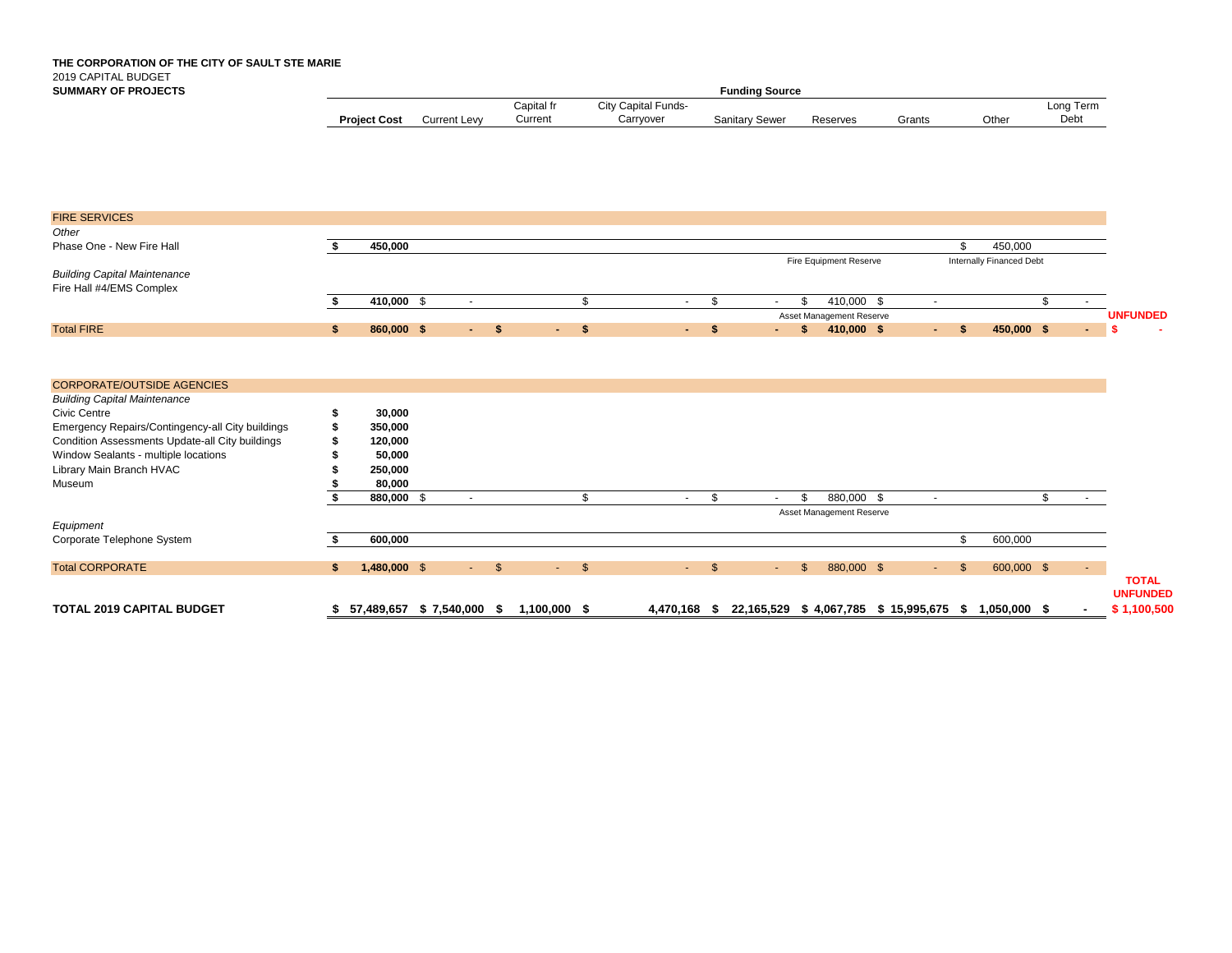|                                                        |                                                                                                                                                                           |                            |                   |                                                |             |                                                             |                     | <b>Funding Source</b>        |            |                                         |                      |                                    |                          |
|--------------------------------------------------------|---------------------------------------------------------------------------------------------------------------------------------------------------------------------------|----------------------------|-------------------|------------------------------------------------|-------------|-------------------------------------------------------------|---------------------|------------------------------|------------|-----------------------------------------|----------------------|------------------------------------|--------------------------|
| Department                                             | <b>Description</b>                                                                                                                                                        | Cost                       | Reserve           |                                                | Cap fr Curr | City Capital City Capital<br>Funds -<br><b>Current Levy</b> | Funds-<br>Carryover | Grants                       |            | Internally<br>Sanitary Financed<br>Debt | <b>Total Funding</b> | <b>Unfunded</b>                    |                          |
| <b>Existing Assets</b>                                 |                                                                                                                                                                           |                            |                   |                                                |             |                                                             |                     |                              |            |                                         |                      |                                    |                          |
| PW&ES-<br>Engineering                                  | Public Works & Engineering - 2019 Roads Construction &<br>2020 Roads Engineering                                                                                          | 24,200,000                 | 339,485           | Connecting<br>Link Reserve                     |             | 6,240,000                                                   | 4,170,168           | 12,831,818 618,529           |            |                                         | 24,200,000           | $\overline{\phantom{a}}$           |                          |
| CD&ES - Transit<br>$CS - IT$                           | Buses, call out system, bus shelters, site prep & curb/asphalt<br>work, and parabus<br>Replace telephone system                                                           | 4,050,000<br>600,000       | 100,000           | Connecting<br>Link Reserve                     | 600,000     |                                                             | 300,000<br>600,000  | 2,956,500                    |            |                                         | 3,956,500<br>600,000 | 93,500<br>$\overline{\phantom{a}}$ |                          |
| 4 CD&ES - Marinas<br>Fire                              | Bondar marina dock replacement<br>Phase 1 - New Fire Hall                                                                                                                 | 800,000<br>450,000         |                   | 18,000 Marina Reserve                          |             |                                                             |                     |                              |            | 450,000                                 | 18,000<br>450,000    | 782,000                            |                          |
| 6 CD&ES - Building                                     | Online bldg permit application submission and tracking                                                                                                                    | 100,000                    |                   | <b>Building Permit</b><br>100,000 Reserve Fund |             |                                                             |                     |                              |            |                                         | 100,000              | $\overline{\phantom{a}}$           |                          |
| PW&ES-<br>Engineering                                  | Engineering - construct 3 pedestrian cross-overs                                                                                                                          | 90,000                     |                   | Landfill                                       |             |                                                             |                     |                              |            |                                         |                      | 90,000                             |                          |
| PW&ES - Landfill<br>PW&ES - Traffic<br>PW&ES - Traffic | Landfill - hot melter densifier<br>Traffic - replace control system<br>Traffic - optimize traffic signals at 2 intersections                                              | 32,000<br>75,000<br>60,000 | 32,000            | Reserve                                        |             |                                                             |                     |                              |            |                                         | 32,000               | 75,000<br>60,000                   |                          |
|                                                        |                                                                                                                                                                           | 30,457,000                 | 589,485           | $\blacksquare$                                 | 600,000     | 6,240,000                                                   |                     | 5,070,168 15,788,318 618,529 |            | 450,000                                 | 29,356,500           |                                    | 1,100,500 Total Unfunded |
| <b>Growth Projects</b>                                 |                                                                                                                                                                           |                            |                   |                                                |             |                                                             |                     |                              |            |                                         |                      |                                    |                          |
| CD&ES - Planning<br>CD&ES - Planning                   | Implement the active transportation study - create cycling<br>routes & link the Hub Trail to the Machine Shop<br>Downtown action plan implementation - improve the public | 20,134                     |                   |                                                | 20,134      |                                                             |                     |                              |            |                                         | 20,134               |                                    |                          |
|                                                        | realm for programming and community events, improve<br>aesthetics and connecting the waterfront to the downtown                                                           | 264,866                    |                   |                                                | 264,866     |                                                             |                     |                              |            |                                         | 264,866              |                                    |                          |
| CD&ES - Rec and<br>Culture                             | Activate the waterfront with interactive equipment for<br>citizens (youth, seniors, families).                                                                            | 15,000                     |                   |                                                | 15,000      |                                                             |                     |                              |            |                                         | 15,000               |                                    |                          |
| CD&ES - Planning<br>CD&ES - Planning                   | Implement wayfinding signage<br>Extend the Huron Street Hub Trail by 300 metres to connect                                                                                | 50,000                     |                   |                                                | 50,000      |                                                             |                     |                              |            |                                         | 50,000               |                                    |                          |
|                                                        | with the former St. Mary's Paper site.                                                                                                                                    | 150,000                    |                   |                                                | 150,000     |                                                             |                     |                              |            |                                         | 150,000              |                                    |                          |
|                                                        |                                                                                                                                                                           | 500,000                    |                   |                                                | 500,000     |                                                             |                     |                              |            |                                         | 500,000              |                                    |                          |
| <b>Reserve/Reserve Fund Projects</b>                   |                                                                                                                                                                           |                            |                   |                                                |             |                                                             |                     |                              |            |                                         |                      |                                    |                          |
| PW&ES - Landfil<br>PW&ES-                              | Landfill - fencing to meet MOE EA requirements                                                                                                                            | 20,000                     | 20,000            | Landfill<br>Reserve<br>Engineering             |             |                                                             |                     |                              |            |                                         | 20,000               |                                    |                          |
| Engineering<br>CD&ES -                                 | Engineering - replace camera inspection equipment, mobile<br>workstation, & van                                                                                           | 250,000                    | 75,000            | Equipment<br>Reserve<br>Cemetery               |             |                                                             |                     |                              | 175,000    |                                         | 250,000              |                                    |                          |
| Cemetery<br>PW&ES-                                     | New riding lawn mower to replace 2007 model                                                                                                                               | 51,000                     | 51,000            | Reserve Fund<br>Engineering<br>Equipment       |             |                                                             |                     |                              |            |                                         | 51,000               |                                    |                          |
| Engineering<br>CD&ES-                                  | Engineering - replace inspection vehicle                                                                                                                                  | 25,000                     | 25,000            | Reserve<br>Cemetery                            |             |                                                             |                     |                              |            |                                         | 25,000               |                                    |                          |
| Cemetery<br>CD&ES-<br>Community                        | Used dump truck                                                                                                                                                           | 35,000                     | 35,000            | Reserve Fund<br>Pepsi<br>Marketing             |             |                                                             |                     |                              |            |                                         | 35,000               |                                    |                          |
| Centres                                                | Essar and John Rhodes - food & beverage upgrades                                                                                                                          | 10,900<br>391,900          | 10,900<br>216,900 | Reserve                                        |             |                                                             |                     |                              | $-175,000$ |                                         | 10,900<br>391,900    |                                    |                          |